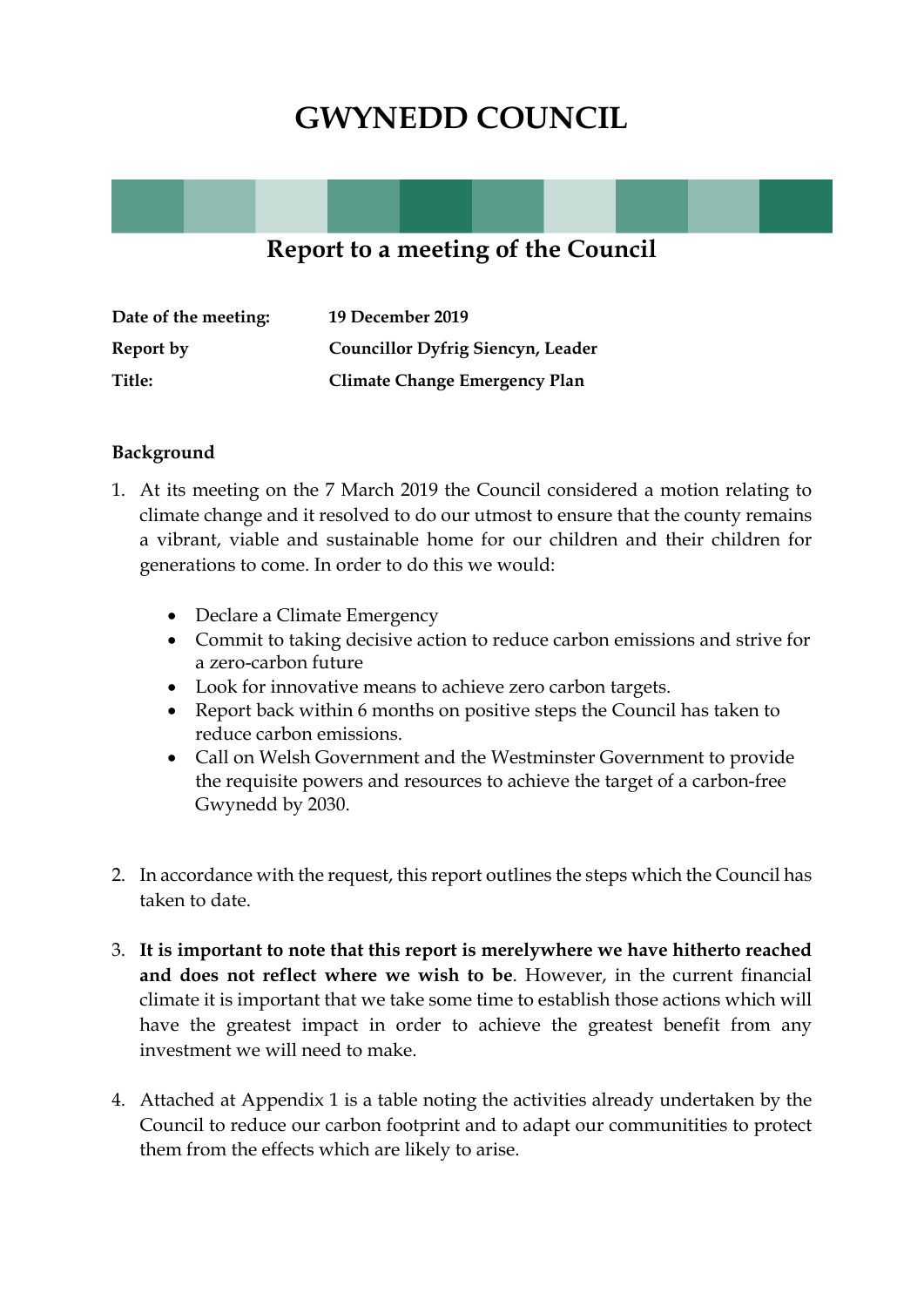- 5. In relation to the footprint itself, the graph in Appendix 2 shows the reduction already achieved since we started our plan in 2010.
- 6. By the end of 2018 we had reduced our footprint by 39%. This varies according to the source of carbon use, with the footprint arising from street lighting reducing by 59%; the footprint arising from buildings by 43% but the footprint from our fleet only falling 20%.
- 7. It can be seen that the Council has already undertaken a considerable amount of work to reduce our carbon footprint and to adapt our communities to meet the future consequences of climate change.
- 8. However, despite these efforts, we know that there is much more to be done if we are to achieve the aim of a zero carbon county.
- 9. The Cabinet has established a task force to consider what more needs to be done in order to achieve that aim and the intention is to establish a Climate Change Action Plan which will detail those additional actions which we would wish to take beyond those actions already undertaken by us. This will include what we can do to reduce the county's carbon footprint as well as the Council's own carbon footprint.
- 10. In order to give structure to our consideration of what more we could do, we are considering a document which was released by the Friends of the Earth, and we will also be considering work being undertaken by Natural Resources Wales at a regional level to illustrate the further opportunities which are available to us.
- 11. The document in Appendix 1 follows the headings contained in the Friends of the Earth document and it notes our current position in relation to that document. It is effectively a baseline of where we are today.
- 12. The intention for the next 3 months is to consult on the potential content of the Climate Change Action Plan before the end of the financial year so that the plan can be included as part of the Council's Corporate Plan.
- 13. Each member of the Council will have a role to plsy in considering how best to reduce our carbon footprint and how to adapt in order to cope with the consequential effects of climate change and as we conduct those conversations with our communities we look forward to everyone playing their part in that process.
- 14. The Council is asked to receive the report, noting the steps taken so far and our intentions for the future.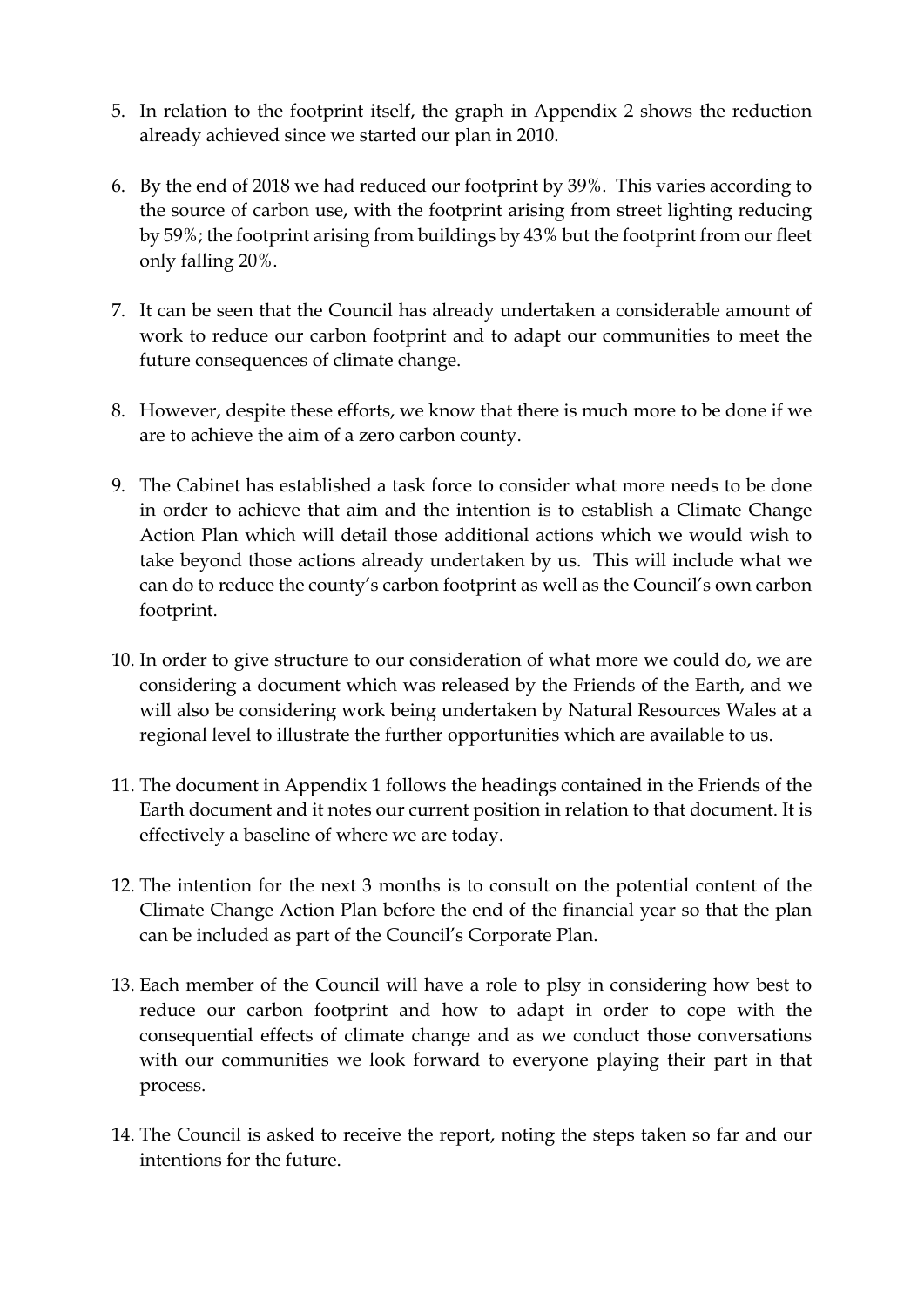#### **Statutory Officers' Observations**

#### **Monitoring Officer**

The report provides an appropriate up date to the Council following its decision in March. No observations to add in relation to propriety.

#### **Head of Finance**

It is clear that what Gwynedd Council needs to do to tackle the Climate Change Emergency will mean significant and significant changes in behaviour. This may, in the long term, involve a change in direction in our day-to-day expenditure as well as investments in capital schemes. Of course, the requirements of the Well-being of Future Generations (Wales) Act already compel us to think about the long-term effects of our decisions, including spending decisions. As this report is intended to set a benchmark, it does not place an additional spending commitment on the Council in and of itself, but the impact of the climate crisis will be an ongoing consideration when preparing future financial strategies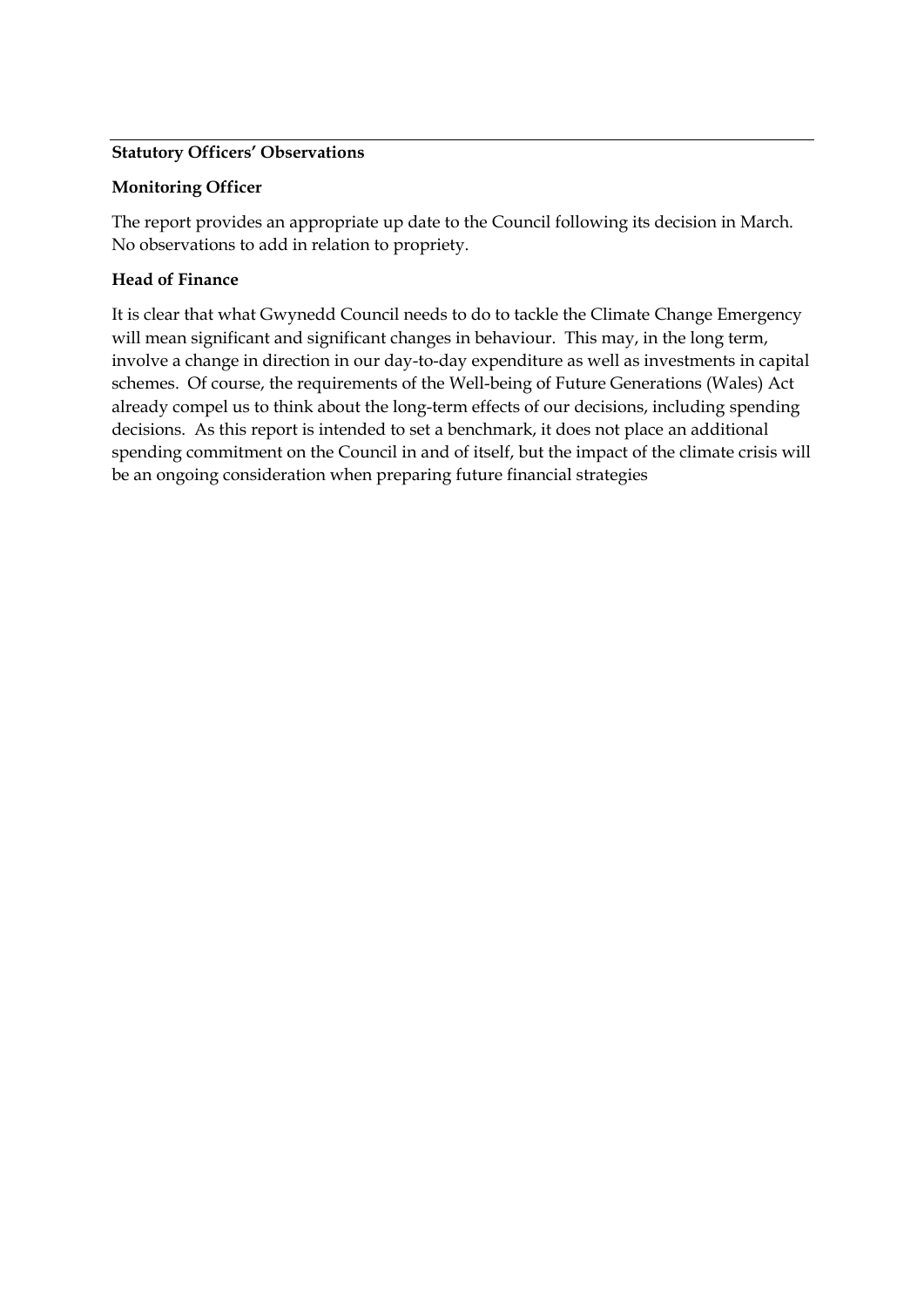# **FRIENDS OF THE EARTH : Developing and Nature Emergency Action Plan**

**PUTTING OUR CLIMATE AT THE HEART OF DECISION MAKING**

| <b>NUMBE</b><br>R. | <b>Action/Description</b>                                                                                                                                                                                                                                    | <b>Comments</b>                                                                                                                                                                                                                                                                                                                                                                                                                                                                                                                                                                                                                                        |
|--------------------|--------------------------------------------------------------------------------------------------------------------------------------------------------------------------------------------------------------------------------------------------------------|--------------------------------------------------------------------------------------------------------------------------------------------------------------------------------------------------------------------------------------------------------------------------------------------------------------------------------------------------------------------------------------------------------------------------------------------------------------------------------------------------------------------------------------------------------------------------------------------------------------------------------------------------------|
| 1                  | Require councillors to identify whether the<br>recommendations put to them would help or<br>hinder climate, air pollution and nature plans.                                                                                                                  | It is inevitable that Councillors consider the consequences of climate on the environment<br>when making decisions and the requirements of the Well-being of Future Generations Act<br>mean that we must consider any decisions in the context of whether they are sustainable or<br>not. We need to consider further whether and how to place the same emphasis as we place<br>on equality issues say.                                                                                                                                                                                                                                                |
| $\boldsymbol{z}$   | Identify both a councillor at cabinet level and a<br>lead officer as Climate and Nature Champions<br>who are required to publish a bi-annual<br>independent and audited report to the public on<br>progress in meeting climate change and nature<br>targets. | The Council has an Environment Department with a cabinet memberresponsible for leading<br>the activities of that department. However it is recognised that having declared a climate<br>emergency all Council Department will have to play their part and we will need to consider<br>the arrangements for ensuring that it happens. The task force will need to consider the<br>appropriate management arrangements to fit in with the Council'ds recognised procedures.<br>The Council's current activity to reduce carbon and adapt communities is reported through<br>our performance management arrangements rather than by reporting separately. |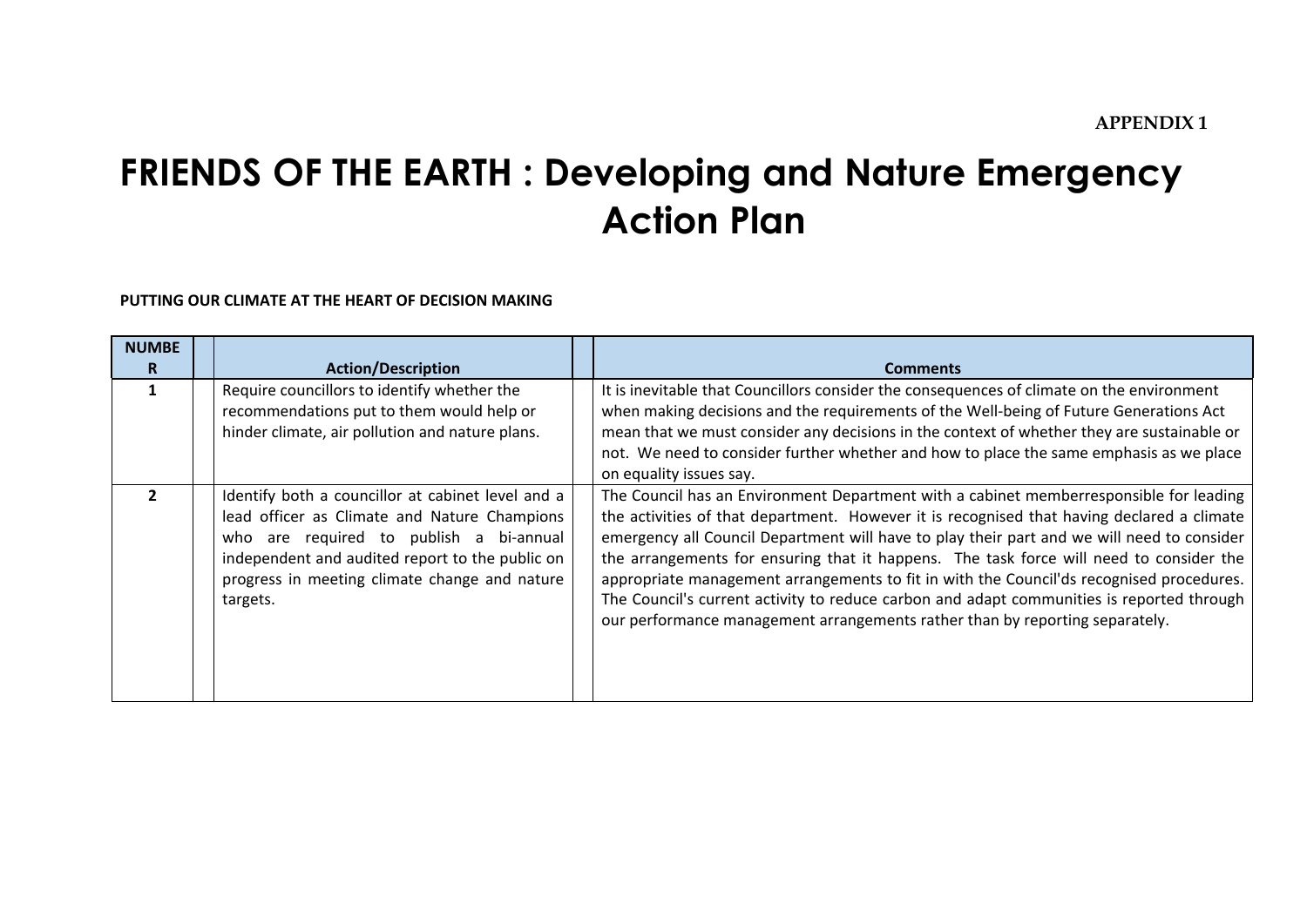| 3 | Use additional decision-making approaches for<br>complicated or contentious choices (such as<br>representative Citizen Assemblies/Citizen Juries,<br>participatory mapping and budgeting, etc). | Our current representative democracy works on the basis that it is elected representatives<br>who are responsible for representing the wishes of their constituents. That said, we use<br>Citizen Panels and consult widely on issues where there are far reaching consequences on the<br>decisions that need to be made. Obviously, in this field we will need to include our<br>communities in any discussions if we are going to get the county's citizens to own any activity<br>which will need to be undertaken if we are to reduce the county's carbon footprint, but<br>ultimately theelected members will have to take the necessary decisions. |
|---|-------------------------------------------------------------------------------------------------------------------------------------------------------------------------------------------------|----------------------------------------------------------------------------------------------------------------------------------------------------------------------------------------------------------------------------------------------------------------------------------------------------------------------------------------------------------------------------------------------------------------------------------------------------------------------------------------------------------------------------------------------------------------------------------------------------------------------------------------------------------|
| 4 | Set interim and measurable targets for Gwynedd<br>to achieve net zero greenhouse reductions and<br>meet nature restoration goals.                                                               | Our aspiration is to reach net zero greenhouse reductions and meet nature restoration goals,<br>but the Ffordd Gwynedd principles encourage us to not set a specific target by a specific time<br>(as one cannot reasonably anticipate how long it will take to do the right things). However,<br>our principles also note that we should measure our progress towards achieving the aim and<br>periodically assess whether progress is sufficient. This should not affect our ambition in this<br>area.                                                                                                                                                 |
| 5 | Align all Gwynedd statutory and non-statutory<br>plans, policies and guidance with respective<br>carbon reduction pathways<br>and<br>nature<br>restoration plans, including procurement.        | Our procurement deliberations always consider the impact of our purchases on the<br>environment. In addition, there is scope here, by means of the planning policies of our Joint<br>Local Development Plan, which presumes in favour of sustainable development, to ensure<br>that appropriate consideration is given to all environmental matters, where relevant, so that<br>other developments do not have a detrimental impact on our environment and climate. See<br>sections 6.2 and 6.5 of the Joint Local Development Plan:                                                                                                                     |
|   |                                                                                                                                                                                                 | See also the link to Supplementary Planning Guidance - Maintaining and Creating Distinctive<br>Sustainable<br>Communities.<br>and<br>Also, there is a need to consider national and European guidelines and legislation in the<br>context of our environment and climate change. Robust arrangements are in place to ensure<br>that statutory bodies such as the Council act in a responsible way themselves, but can also<br>ensure the compliance of others.                                                                                                                                                                                           |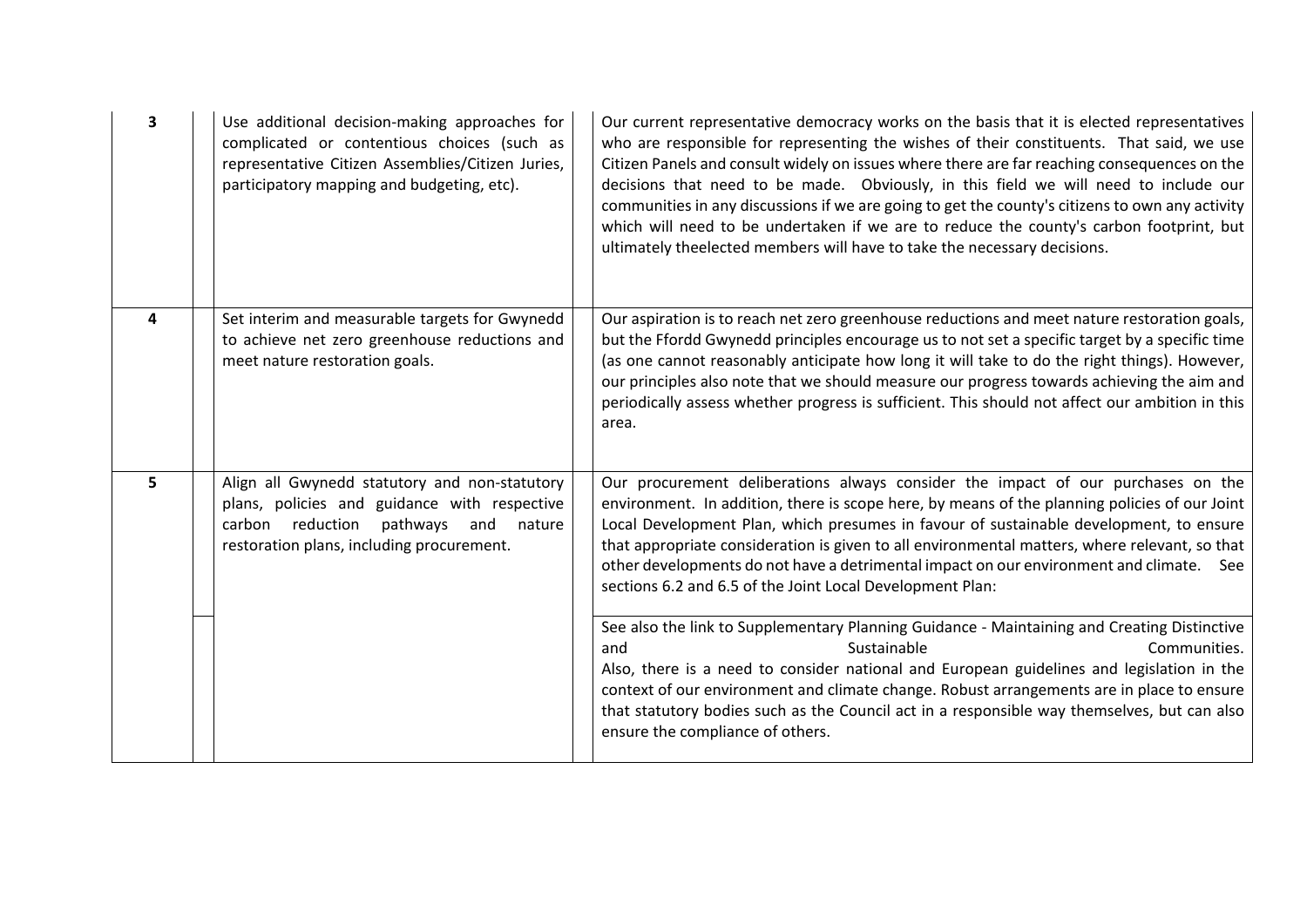| ь | Review and improve how we involve citizens in<br>our existing decision-making processes. | Understanding our residents' needs and priorities is an important issue for Gwynedd Council.<br>As we develop the action plan we will ensure that we include our communities in the<br>necessary conversations which we will need to have in order to gain that undertsanding, and<br>as we are aiming to reduce the county's overall carbon footprint, ensuring ownership of our<br>programme by the county's residents will mean that they will have to be part of the process.<br>Ultimately however, the elected members will have to make the decisions. |
|---|------------------------------------------------------------------------------------------|---------------------------------------------------------------------------------------------------------------------------------------------------------------------------------------------------------------------------------------------------------------------------------------------------------------------------------------------------------------------------------------------------------------------------------------------------------------------------------------------------------------------------------------------------------------|
|   |                                                                                          |                                                                                                                                                                                                                                                                                                                                                                                                                                                                                                                                                               |

#### **RAISING MONEY**

| <b>NUMBE</b><br>R. | <b>Action/Description</b>                                                                          | <b>Comments</b>                                                                                                                                                                                                                                                                                                                                                                                                                                                                                                                                                                                                                                                                                                                                                                                                                                                                                                                                     |
|--------------------|----------------------------------------------------------------------------------------------------|-----------------------------------------------------------------------------------------------------------------------------------------------------------------------------------------------------------------------------------------------------------------------------------------------------------------------------------------------------------------------------------------------------------------------------------------------------------------------------------------------------------------------------------------------------------------------------------------------------------------------------------------------------------------------------------------------------------------------------------------------------------------------------------------------------------------------------------------------------------------------------------------------------------------------------------------------------|
| 7                  | Introduce a workplace car parking levy and/or<br>similar initiative to fund sustainable transport. | The Council did consider charging officers for parking several years ago and it was very<br>difficult to implement at the time as the Unions did not agree to its implementation. Having<br>said that, there is nothing wrong if we as a Council encourage our officers to use more<br>environmentally-friendly ways of travelling to work. Indeed, the Departments have a great<br>deal of influence to ensure that journeys for work purposes are only undertaken when it is<br>only absolutely necessary and in an environmentally-friendly way. In addition, the Council is<br>looking to change its fleet of small travelling vehicles, within the next five years, to electric<br>cars. The Council's first electric car was officially introduced on 14 November 2019. Charging<br>points are being installed at the Council's offices and depots. Therefore, plans are in place to<br>ensure a more environmentally-friendly Council fleet. |
| 8                  | Raise money from the UK Municipal<br>Bonds<br>Agency for low carbon infrastructure.                | If we need to invest, there are a number of funding sources available to the Council and the<br>real matter to be considered is that we are able to repay any loan rather than the source of<br>that loan.                                                                                                                                                                                                                                                                                                                                                                                                                                                                                                                                                                                                                                                                                                                                          |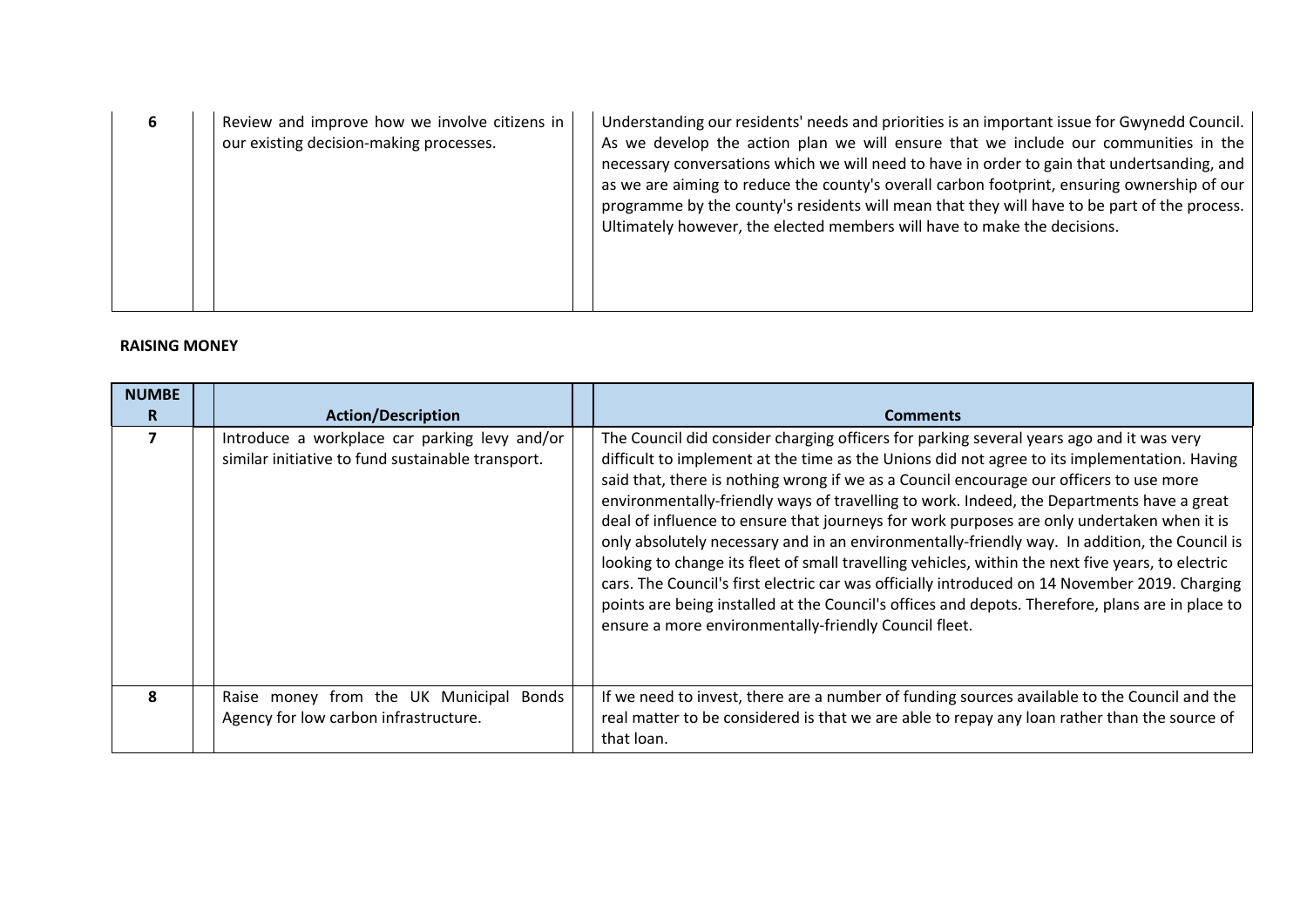| 9  | Use legal and planning mechanisms such as<br>106<br>Section<br>Community<br>agreements,<br>Infrastructure Levy and other mechanisms to<br>fund climate actions and nature restoration<br>projects. | 106 Agreements enable planning authorities to restrict land use / development (e.g. for<br>affordable housing), and to ensure financial contributions to mitigate any negative impact as<br>a result of a development. This could include a contribution towards local services or<br>environmental restoration work, where planning reasons provide justification. See section<br>6.1 of the Joint Local Development Plan, which refers to Infrastructure and developer<br>contributions.                                                                                                                                                                                                                                                                                                                                                                                                                                                                                                                                    |
|----|----------------------------------------------------------------------------------------------------------------------------------------------------------------------------------------------------|-------------------------------------------------------------------------------------------------------------------------------------------------------------------------------------------------------------------------------------------------------------------------------------------------------------------------------------------------------------------------------------------------------------------------------------------------------------------------------------------------------------------------------------------------------------------------------------------------------------------------------------------------------------------------------------------------------------------------------------------------------------------------------------------------------------------------------------------------------------------------------------------------------------------------------------------------------------------------------------------------------------------------------|
| 10 | Implement licensing of the private rented sector<br>to cover enforcement costs of minimum energy<br>efficiency standards                                                                           | See also a link to the Supplementary Planning Guidance on Planning Obligations:<br>When new houses are built, a definite standard is set under building control legislation. The<br>Council can verify these standards to ensure that the new buildings are insulated to the<br>highest standards. It is a different matter when a building already exists, and although the<br>Council itself ensures that its buildings are insulated to the highest standards, it is very difficult<br>for the Council to force landlords to insulate their properties. The Council intends to<br>encourage landlords and residents in general to insulate their houses, not only to have a<br>positive impact on the environment, but also to save our residents a great deal of money.<br>Plans exist, such as "Cynllun Nyth", which is run under the auspices of the Welsh Government<br>and there are opportunities for landlords and residents here to obtain more effective boilers<br>that insulate their homes relatively cheaply. |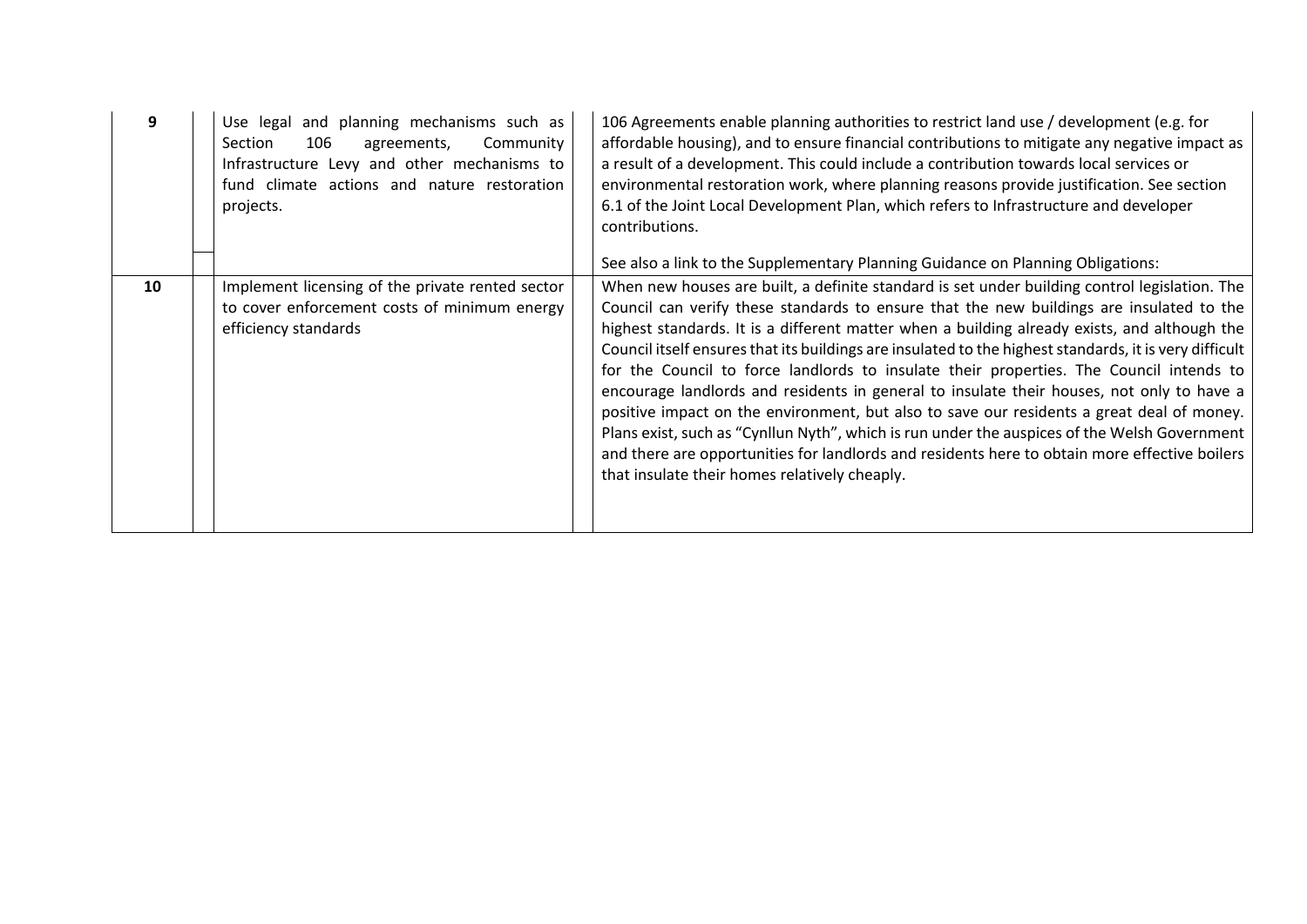#### **PROTECT THE MOST VULNERABLE**

| <b>NUMBE</b> |                                                                                                                                                                              |                                                                                                                                                                                                                                                                                                                                                                                                                                                                                                                                                                                                                                                                                                                                                                                                                                                                                                                                                                                                                                                                                                                                                                                                                                                                                                                                                                                                                                                                                                                                                                                                                                                                                                                                                                                                                                                                                                            |
|--------------|------------------------------------------------------------------------------------------------------------------------------------------------------------------------------|------------------------------------------------------------------------------------------------------------------------------------------------------------------------------------------------------------------------------------------------------------------------------------------------------------------------------------------------------------------------------------------------------------------------------------------------------------------------------------------------------------------------------------------------------------------------------------------------------------------------------------------------------------------------------------------------------------------------------------------------------------------------------------------------------------------------------------------------------------------------------------------------------------------------------------------------------------------------------------------------------------------------------------------------------------------------------------------------------------------------------------------------------------------------------------------------------------------------------------------------------------------------------------------------------------------------------------------------------------------------------------------------------------------------------------------------------------------------------------------------------------------------------------------------------------------------------------------------------------------------------------------------------------------------------------------------------------------------------------------------------------------------------------------------------------------------------------------------------------------------------------------------------------|
| R            | <b>Action/Description</b>                                                                                                                                                    | <b>Comments</b>                                                                                                                                                                                                                                                                                                                                                                                                                                                                                                                                                                                                                                                                                                                                                                                                                                                                                                                                                                                                                                                                                                                                                                                                                                                                                                                                                                                                                                                                                                                                                                                                                                                                                                                                                                                                                                                                                            |
| 11           | Identify the most vulnerable people in the areas<br>most at risk of flooding and high heat levels and<br>target adaptation policies, actions and spending<br>to these areas. | Climate change has a major impact on our weather of course and on sea levels, the effects<br>of which are already apparent to us now. It is likely to become worse in the future. Flooding<br>is obviously one substantial area of risk for citizens in the most vlnerable areas and the<br>Council is doing considerable work on the issue in conjunction with National Resources<br>Wales, to plan for those communities under threat. Considerable public attention has been<br>given to the pioneering work undertaken in Fairbourne of course but that work will have to<br>be extended to other areas in due course. One of the lessons learned in Fairbourne is that<br>the current legislative framework is inappropriate to enable us to deal with the problems<br>faced and we will be campaigning to change that position. It should also be noted that the<br>Council is also the statutory flooding authority that reports on the practical and physical<br>steps that could be taken to protect property and communities. . The service is also working<br>on a risk management plan for the rest of Gwynedd, based on river catchment areas. Over<br>the next 10 years we intend to invest over £2m of our resources to try and attract<br>Government Grants in order to undertake works on defences in 6 areas in Gwynedd. Water<br>shortage is an issue that needs to be considered, as well as fires that ignite on lands that are<br>unusually dry. There is a need to be alert to these issues. It is likely that we are going to<br>experience extended periods of higher temperatures as seen in France during the summer<br>of 2019. Some people find it very difficult to cope with this, in particular young children and<br>the elderly, and therefore, there is a need to consider the Council's role in this and how we<br>can act alongside others to care for our residents. |
| 12           | Ensure that voices of the most vulnerable<br>communities are also represented in council<br>decision-making and council-citizen deliberations                                | The Council holds information on the locations of our vulnerable adults, and the Adults,<br>Health and Well-being Department and the health service maintain contact with them. The<br>Council therefore feels that these people's voices are being heard.                                                                                                                                                                                                                                                                                                                                                                                                                                                                                                                                                                                                                                                                                                                                                                                                                                                                                                                                                                                                                                                                                                                                                                                                                                                                                                                                                                                                                                                                                                                                                                                                                                                 |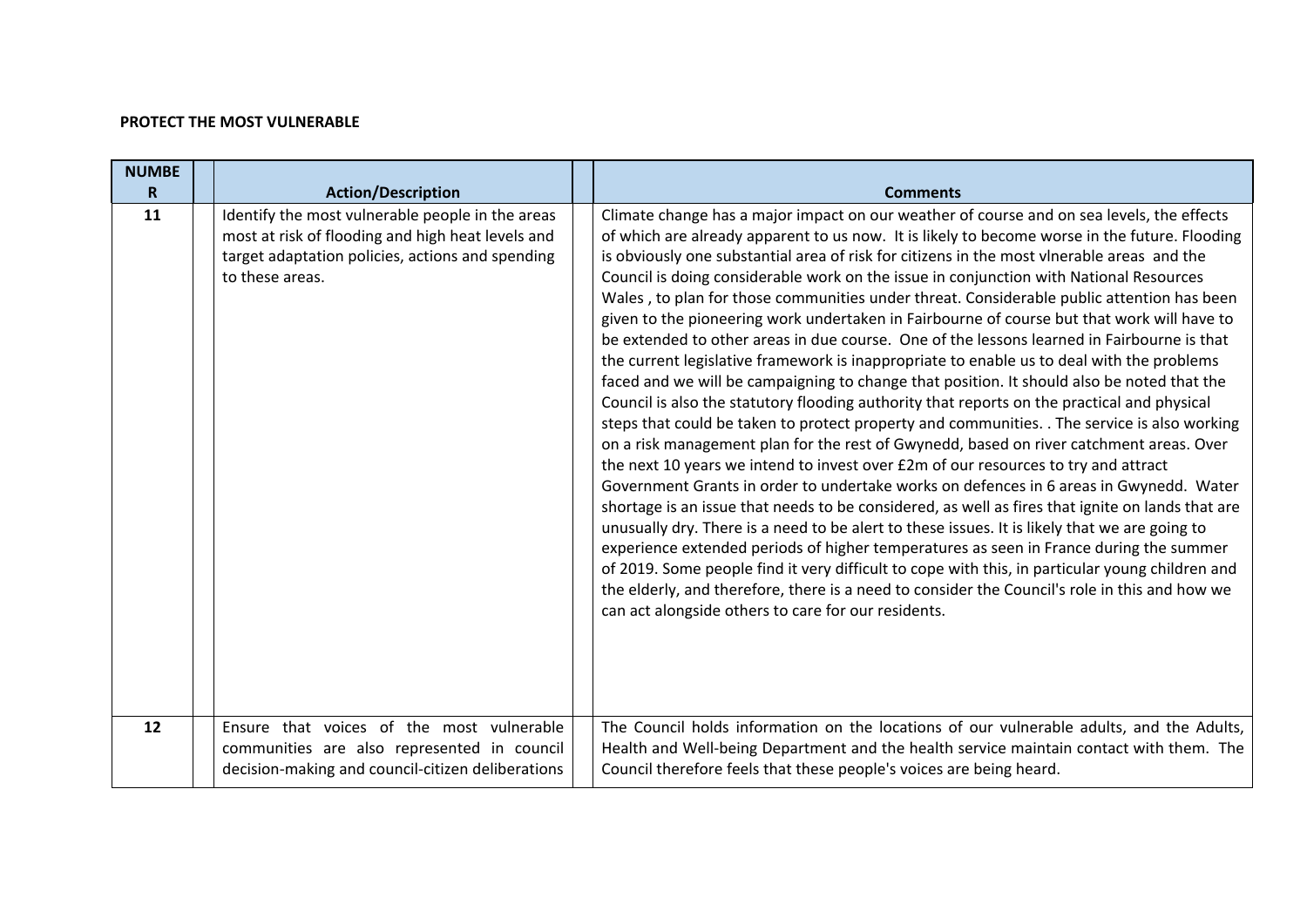#### **BUILDINGS**

| <b>NUMBE</b> |                                                                                                                       |                                                                                                                                                                                                                                                                                                                                                                                                                                                                                                                                                                 |
|--------------|-----------------------------------------------------------------------------------------------------------------------|-----------------------------------------------------------------------------------------------------------------------------------------------------------------------------------------------------------------------------------------------------------------------------------------------------------------------------------------------------------------------------------------------------------------------------------------------------------------------------------------------------------------------------------------------------------------|
| R.           | <b>Action/Description</b>                                                                                             | <b>Comments</b>                                                                                                                                                                                                                                                                                                                                                                                                                                                                                                                                                 |
| 13           | Retrofit council-owned properties with high<br>levels of insulation.                                                  | The Council has taken action to insulate the majority of its buildings to a high standard,<br>including schools. Most of the work was carried out between 2011 and 2017, including<br>bedroom insulation at 300mm, wall cavities, heating and hot water pipes. The cost comes to<br>£344,293.11. We are still working on upgrading the insulation of boiler houses (valves etc.).<br>We cannot separate the savings from the impact of other schemes but it has certainly made<br>a substantial contribution to a 43% reduction of in our buildings' emissions. |
| 14           | Help energy companies target fuel poor or<br>vulnerable households with energy efficiency<br>measures.                | The Council needs to consider how we can work collaboratively with companies to be more<br>effective in this area                                                                                                                                                                                                                                                                                                                                                                                                                                               |
| 15           | Enforce minimum energy efficiency standards in<br>the private rented sector.                                          | The Council is unaware of any powers it has to compel the private rented sector to insulate<br>their properties, as this does not appear to be one of their current requirements. Having<br>said this, of course, this sector will be encouraged in respect of the schemes available to<br>assist them from Welsh Government, via the Nyth scheme.                                                                                                                                                                                                              |
| 16           | Require higher standards than current national<br>standards for privately built new homes.                            | It is very difficult for the Council to demand standards that exceed the required<br>national/legislative requirements. Having said this, there is a real need to attempt to<br>influence developers to build to the highest possible standards in terms of the quality of the<br>houses they build, and certainly the insulation standards and modern heating techniques<br>that do not use fossil fuels.                                                                                                                                                      |
| 17           | Enforce building standards.                                                                                           | This is most certainly being done through the Building Regulations Service.                                                                                                                                                                                                                                                                                                                                                                                                                                                                                     |
| 18           | Require homes built on council land to be<br>extremely energy efficient, using the Passivhaus<br>standard or similar. | There has been no significant building of houses on council land for some time, but with the<br>advent of our new Housing Strategy, we will need to ensure that any housing built on our<br>land in future meets the highest possible practicable energy efficiency standards.                                                                                                                                                                                                                                                                                  |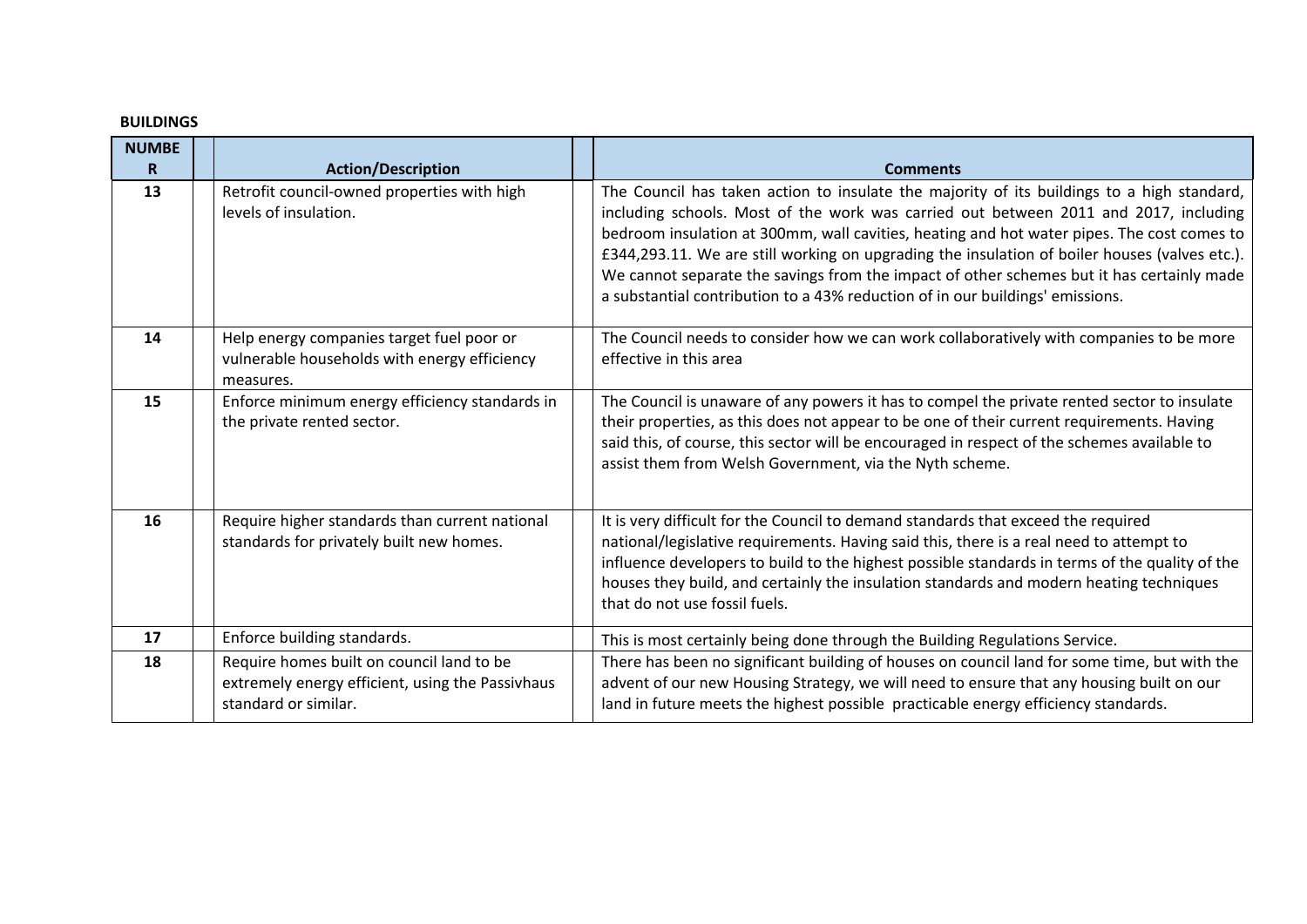| Develop a heating and energy efficiency strategy<br>19<br>for the area. | We are on the verge of the third phase of the Carbon Management Programme originally<br>drawn up with the Carbon Trust during 2008-09, which began in 2010. Phase 1 of the Carbon<br>Management Programme was completed in 2015, securing a 26% reduction in CO2 emissions<br>compared with the baseline for 2005 - 06. Phase 2 will be completed at the end of March<br>2019 and to date, it has led to a 39.3% reduction in our CO2 emissions, compared with the<br>2005-06 baseline. In the third phase, emphasis will be placed on large-scale renewable energy<br>generation. An area heating plan was considered as part of the original Carbon Programme<br>in conjunction with other establishments but it proved uneconomically viable to implement<br>in even our most populous area. |
|-------------------------------------------------------------------------|-------------------------------------------------------------------------------------------------------------------------------------------------------------------------------------------------------------------------------------------------------------------------------------------------------------------------------------------------------------------------------------------------------------------------------------------------------------------------------------------------------------------------------------------------------------------------------------------------------------------------------------------------------------------------------------------------------------------------------------------------------------------------------------------------|
|-------------------------------------------------------------------------|-------------------------------------------------------------------------------------------------------------------------------------------------------------------------------------------------------------------------------------------------------------------------------------------------------------------------------------------------------------------------------------------------------------------------------------------------------------------------------------------------------------------------------------------------------------------------------------------------------------------------------------------------------------------------------------------------------------------------------------------------------------------------------------------------|

#### **TRANSPORT**

| <b>NUMBE</b><br>R | <b>Action/Description</b>                                                                                        | <b>Comments</b>                                                                                                                                                                                                                                                                                                                                                                                                                                                                                                                                                                                                                                                                            |
|-------------------|------------------------------------------------------------------------------------------------------------------|--------------------------------------------------------------------------------------------------------------------------------------------------------------------------------------------------------------------------------------------------------------------------------------------------------------------------------------------------------------------------------------------------------------------------------------------------------------------------------------------------------------------------------------------------------------------------------------------------------------------------------------------------------------------------------------------|
| 20                | Enable the rapid shift to electric vehicles by<br>installing Electric Vehicle (EV) charging points.              | The Council is pursuing grant aid and intends to invest its own resources in establishing<br>charging points accross the county. A start will be made in 2020 by investing £465k to<br>establish 84 charging points across the county in the first instance.                                                                                                                                                                                                                                                                                                                                                                                                                               |
| 21                | Prioritise transport investment into cycling,<br>walking, trams and public transport, such as<br>electric buses. | Welsh Government is certainly encouraging more plans in relation to Active Travel and<br>Gwynedd Council, over the years, has been very successful in creating cycling and walking<br>paths across the County. In terms of public transport, the Council has not seen direct<br>investment from Welsh Government; however, the TrawsCymru Service has indeed<br>improved throughout the County in terms of its quality and frequency. Having said that,<br>these buses are not yet electric; plans are being considered in relation to using hydrogen<br>vehicles with a report commisioned to consider the use of hydrogen vehicles for the Sherpa<br>bus services in northern Snowdonia. |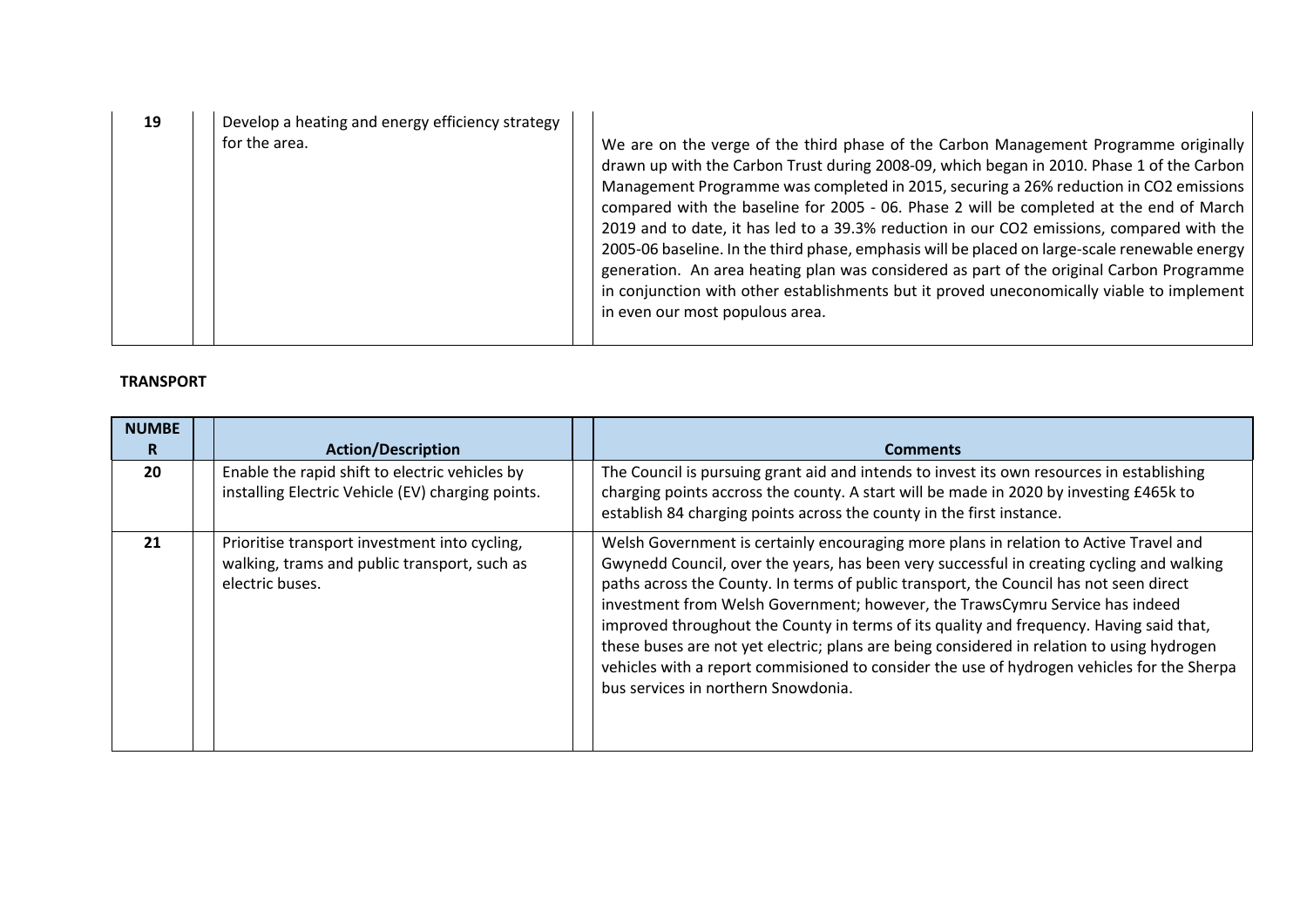| 22 | Put in place Clean Air Zones, with charging if<br>needed.                                                                   | This is an issue that should be considered by the Council, but as it does not have very large<br>towns and cities, air quality is not a significant issue, and this may well be unnecessary at the<br>moment.                                                                                                                                                                                                                                                                                                                                                                                          |
|----|-----------------------------------------------------------------------------------------------------------------------------|--------------------------------------------------------------------------------------------------------------------------------------------------------------------------------------------------------------------------------------------------------------------------------------------------------------------------------------------------------------------------------------------------------------------------------------------------------------------------------------------------------------------------------------------------------------------------------------------------------|
| 23 | Reduce car use through measures such as<br>promoting car-sharing.Re-regulating bus services<br>and constraining road space. | The Council certainly sees a role for itself in this respect, in encouraging residents to car<br>share, use buses, etc. For the Council's business journeys, we are already encouraging<br>officers to reduce these journeys, if possible by reducing their travelling budgets and<br>ensuring that greater use is made of facilities such as video conferencing.                                                                                                                                                                                                                                      |
| 24 | Require all taxis to be electric through licensing.                                                                         | The Council is unaware of any powers it has to enforce taxis to be electric vehicles. In this<br>respect, the Council's probable role it to ensure that charging points are available across the<br>County in order to enable businesses such as taxi companies and residents to invest in<br>electric vehicles in the confidence that they will have a place to charge their cars.                                                                                                                                                                                                                    |
| 25 | Deliver a rapid transition of the council's own<br>fleet to electric.                                                       | As noted in number 20, the Council is in the process of installing charging points and in time<br>the fleet vehicles and vans will be replaced with electric vehicles. It is an interesting issue to<br>consider in terms of larger vehicles, e.g. bin lorries, gritters, etc. and the solution here may<br>be hydrogen vehicles. The Council, along with other partners, is already considering the<br>practicality of this.                                                                                                                                                                          |
| 26 | Require deliveries to the council to be by electric<br>vehicles.                                                            | The Council does not demand that goods deliveries are made by electric vehicles, but the<br>hope is that this will become more cost-effective for companies as time goes on. The Council<br>is aware that there will not be a substantial change in carbon emissions from using electric<br>cars, and there are other, less desirable environmental side-effects to electric vehicles. The<br>Council is in discussions with electricity companies in terms of the challenges facing us to<br>ensure that there is enough electricity available when there are more electric vehicles on<br>our roads. |
| 27 | Introduce differential charges for parking<br>permits or other car related charges.                                         | Vehicle tax certainly charges a differential cost for users of vehicles that pollute more.<br>Currently, it is very difficult to differentiate between vehicles in our car parks based on pay<br>and display; however we could look into other situations where we could consider a<br>differential fee.                                                                                                                                                                                                                                                                                               |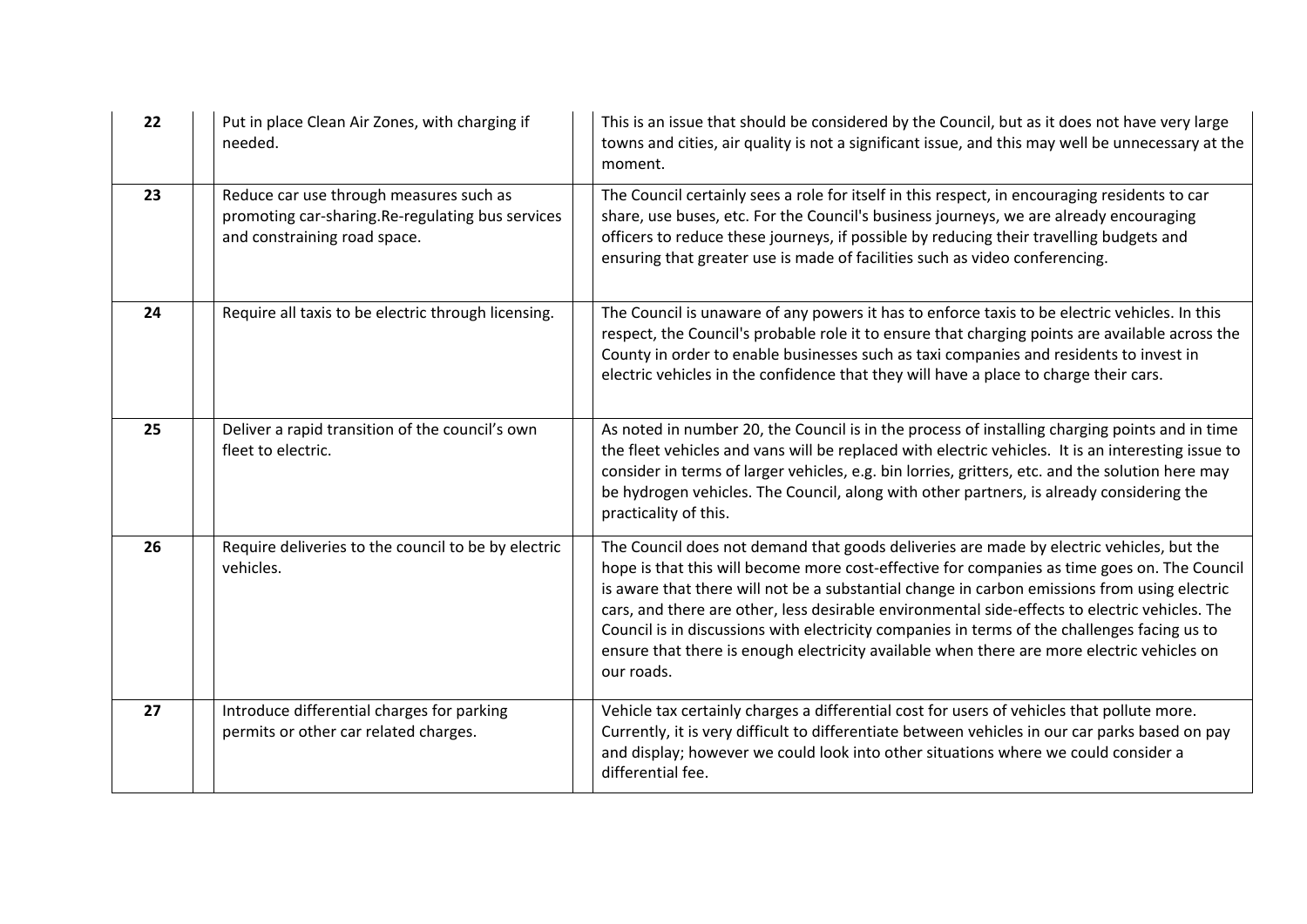| 28 | Reduce the need to own and use a car through<br>managing developments in the local plan | This is opbviously going to be more difficult in a rural area. Reducing the need for car<br>ownership is a very interesting issue and innovative schemes have been developed in at<br>least two communities within the County; in the Ogwen area and in the Abergynolwyn area,<br>where community electric vehicles are available for hire at a relatively reasonable price for<br>use on occasions when people genuinely need a vehicle. This may be one model that the<br>Council could influence and encourage other communities to follow. |
|----|-----------------------------------------------------------------------------------------|------------------------------------------------------------------------------------------------------------------------------------------------------------------------------------------------------------------------------------------------------------------------------------------------------------------------------------------------------------------------------------------------------------------------------------------------------------------------------------------------------------------------------------------------|
|----|-----------------------------------------------------------------------------------------|------------------------------------------------------------------------------------------------------------------------------------------------------------------------------------------------------------------------------------------------------------------------------------------------------------------------------------------------------------------------------------------------------------------------------------------------------------------------------------------------------------------------------------------------|

#### **POWER**

| <b>NUMBE</b><br>R. | <b>Action/Description</b>                                                | <b>Comments</b>                                                                                                                                                                                                                                                                                                                                                                                                                                                                                                                                                                                                                                                                                                                                                                                                |
|--------------------|--------------------------------------------------------------------------|----------------------------------------------------------------------------------------------------------------------------------------------------------------------------------------------------------------------------------------------------------------------------------------------------------------------------------------------------------------------------------------------------------------------------------------------------------------------------------------------------------------------------------------------------------------------------------------------------------------------------------------------------------------------------------------------------------------------------------------------------------------------------------------------------------------|
| 29                 | Identify areas suitable for renewable energy in<br>the local plan.       | The process of assessing the Joint Local Development Plan has included research to assess<br>the capacity of the landscape in terms of developments such as renewable energy and the<br>Plan includes specific policies relating to renewable energy and sustainable developments.<br>See section 6.2 of the Plan:                                                                                                                                                                                                                                                                                                                                                                                                                                                                                             |
| 30                 | Switch street lighting to well-designed and well<br>directed LED lights. | 70% of street lighting has now been replaced with LED lights and plans are afoot to replace<br>the remaining 30%. This would mean a reduction of 1,540 tonnes of carbon emissions after<br>the completion of all work. The Department will then consider replacing illuminated signs.                                                                                                                                                                                                                                                                                                                                                                                                                                                                                                                          |
| 31                 | Reduce energy used by the local authority in its<br>own estate.          | An ambitious project to significantly reduce carbon emissions and energy costs has saved<br>Gwynedd Council over £4 million since it was established in 2010. The Council's Carbon<br>Management Plan has seen a number of improvements across the authority which has led to<br>huge reductions in CO2 emissions as well as delivering £4,062,958 in savings.<br>Now, thanks to a combination of different projects including installing more energy-efficient<br>lighting in buildings and street lights; insulation projects; fuel cells and a number of energy<br>saving technologies for IT equipment, its carbon footprint has reduced by a phenomenal<br>39.3% during this period. Since 2010, there has been particular focus on cutting CO2 emissions<br>in Buildings' energy, which are down by 43%. |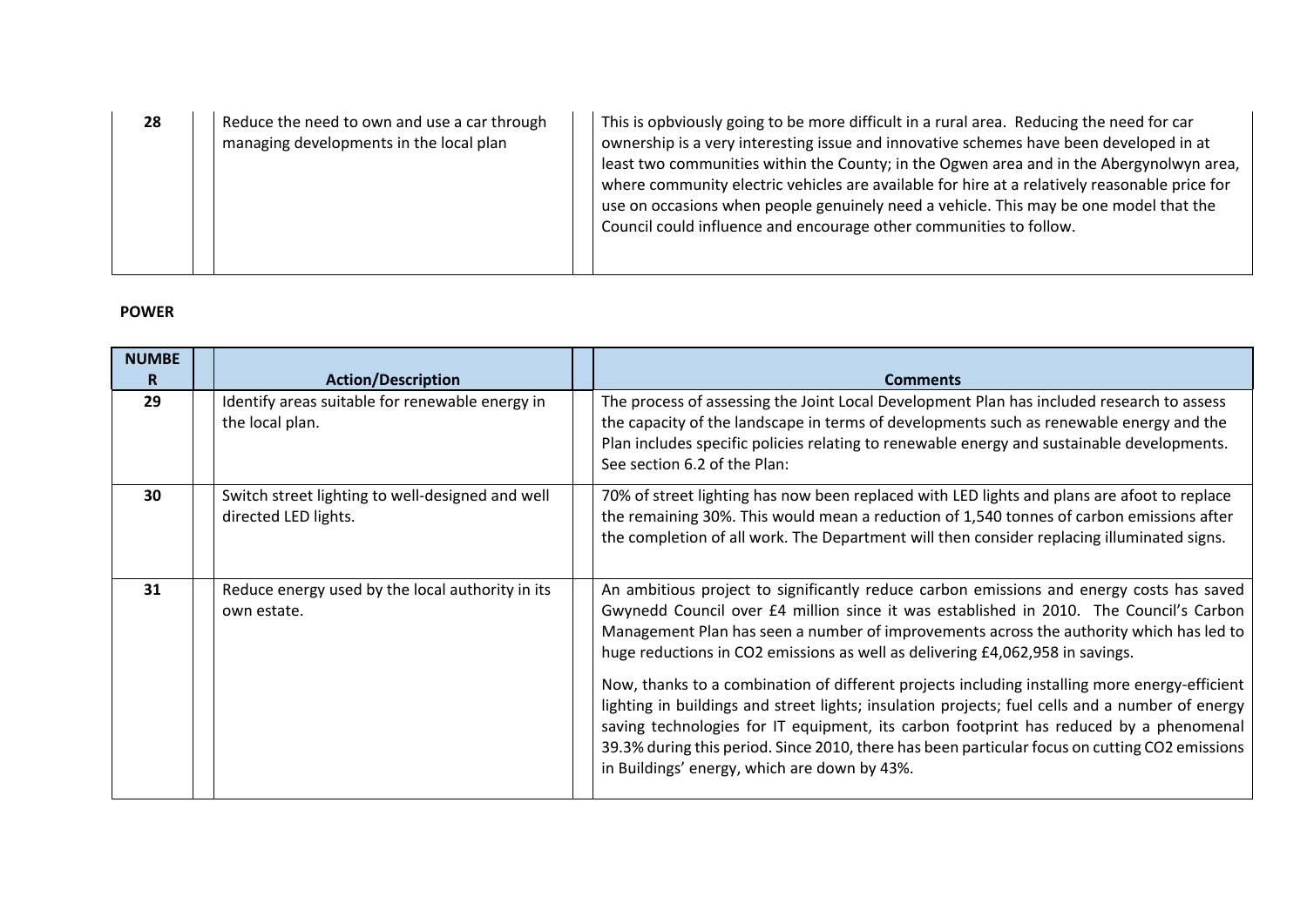| 32 | Require the integration of renewable energy<br>such as solar thermal, PV or heat pumps in local<br>authority developments and, as much as<br>possible, within private sector developments. | We have already installed PV systems on 58 of our buildings, in addition to the installation of<br>Biomass Boilers in 5 Buildings.                                                                                                                                                      |
|----|--------------------------------------------------------------------------------------------------------------------------------------------------------------------------------------------|-----------------------------------------------------------------------------------------------------------------------------------------------------------------------------------------------------------------------------------------------------------------------------------------|
| 33 | Support the development of renewable energy<br>and energy storage.                                                                                                                         | The Council has already invested in electricity generation as noted above. We intend to<br>identify further suitable sites within the Council's ownership for new proposed renewable<br>energy schemes in order to proceed with further investigations for undertaking such<br>schemes. |
| 34 | Oppose fracking and other fossil fuel extraction,<br>and where opposition on fracking has been<br>overturned, support peaceful protest.                                                    | Not applicable.                                                                                                                                                                                                                                                                         |
| 35 | Divest from fossil fuels and invest in renewable<br>energy projects.                                                                                                                       | The authority does not invest its own money in corporate entities. The Pension Fund has to<br>comply with strict investment rules but they have recently decided to invest 12% of the<br>Fund in a Low Carbon Investment Fund.                                                          |

#### **WASTE**

| <b>NUMBE</b> |                                                                                                                                                                       |                                                                                                                                                                                                                                                                                                                                                                                                                                         |
|--------------|-----------------------------------------------------------------------------------------------------------------------------------------------------------------------|-----------------------------------------------------------------------------------------------------------------------------------------------------------------------------------------------------------------------------------------------------------------------------------------------------------------------------------------------------------------------------------------------------------------------------------------|
| R            | <b>Action/Description</b>                                                                                                                                             | <b>Comments</b>                                                                                                                                                                                                                                                                                                                                                                                                                         |
| 36           | Send zero waste to landfill or incineration.                                                                                                                          | Since August this year, all of Gwynedd's residual waste is sent to a waste treatment site<br>(Parc Adfer). Therefore, nothing is sent to landfill. The site is in the commissioning phase,<br>but when fully operational it will generate 17 MW of electricity for the national grid and<br>enough power to run the site itself.                                                                                                        |
| 37           | Use food waste according to the food waste<br>hierarchy of prevent, reuse, recycle, and ensure<br>remaining non-recyclable biodegradable waste<br>to generate biogas. | For seven years, the GwyriAD anaerobic digestion site has been treating food waste collected<br>from the homes and businesses of Gwynedd. This local site in Gwynedd treats the food and<br>generates 0.5 MW for the National Grid. The site can handle 11,000 tonnes of food, with 7,500<br>tonnes collected by Gwynedd. We still have room to improve in order to divert more food as<br>only approximately 60% of food is collected. |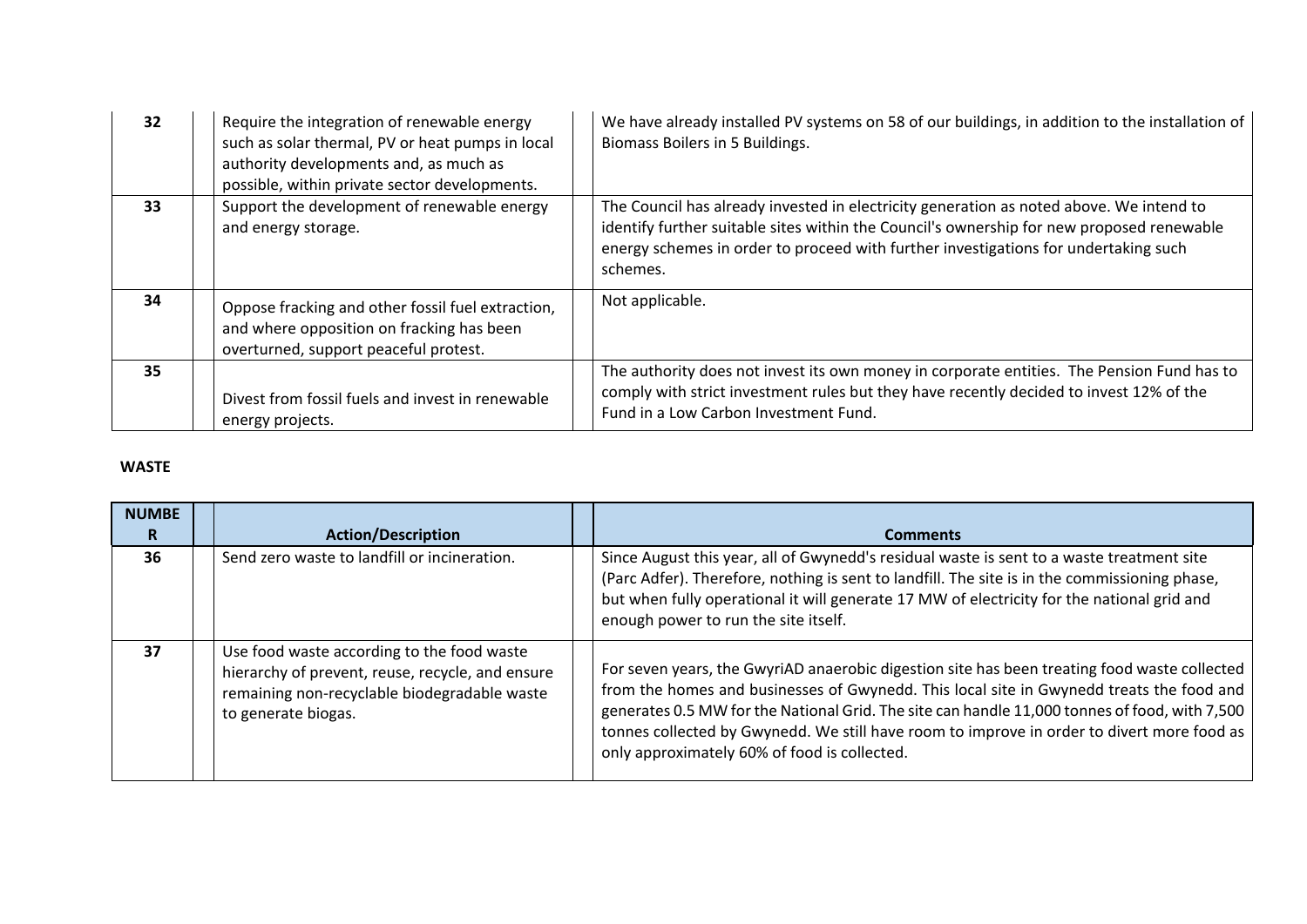| 38 | Adopt circular economy waste policies in<br>relevant plans and contracts. | It is most certain a Council priority to have a circular economy.                                                                                                                                                                   |
|----|---------------------------------------------------------------------------|-------------------------------------------------------------------------------------------------------------------------------------------------------------------------------------------------------------------------------------|
| 39 | Promote community sharing and reuse.                                      | The service promotes re-use in our recycling centres by working locally with the third sector<br>and with the private sector. An innovative plan is being implemented this year on extending<br>the materials that can be recycled. |
| 40 | Ban the use of single-use plastic in council offices<br>and premises      | The Council has a policy on the use of single-use plastics                                                                                                                                                                          |

#### **INFLUENCING OTHERS**

| <b>NUMBE</b> |                                                                                                                                                                               |                                                                                                                                                                                                                                                                                                                                                                                                                                                                                                                                                                                                                                               |
|--------------|-------------------------------------------------------------------------------------------------------------------------------------------------------------------------------|-----------------------------------------------------------------------------------------------------------------------------------------------------------------------------------------------------------------------------------------------------------------------------------------------------------------------------------------------------------------------------------------------------------------------------------------------------------------------------------------------------------------------------------------------------------------------------------------------------------------------------------------------|
| R            | <b>Action/Description</b>                                                                                                                                                     | <b>Comments</b>                                                                                                                                                                                                                                                                                                                                                                                                                                                                                                                                                                                                                               |
| 41           | Ensure the Sub-national Transport Body strategy<br>is in-line with carbon budgets.                                                                                            | The Council is represented at a Cabinet Member and Head of Department level on the<br>Regional Transportation Groups for North and Mid Wales. Certainly, the issue of low-carbon                                                                                                                                                                                                                                                                                                                                                                                                                                                              |
|              |                                                                                                                                                                               | vehicles and transportation is very high up on the agenda and taken seriously by Welsh<br>Government.                                                                                                                                                                                                                                                                                                                                                                                                                                                                                                                                         |
| 42           | Use council memberships of Local Enterprise<br>Partnerships to ensure all their decisions are in-<br>line with the climate reduction pathway and<br>nature restoration plans. | There is no LEP in North wales but the North Wales Economic Ambition Board has the<br>opportunity to invest in order to facilitate economic growth accross the region. One of the<br>programmes is the Smart Access to Energy programme which includes a package of projects<br>which position North Wales as one of the UK's leading areas for low carbon energy creation<br>and production, along with innovative small scale smart local energy networks. Delivering<br>these projects should ensure that North Wales has high quality modern infrastructure in<br>order to facilitate sustainable growth in the low carbon energy sector. |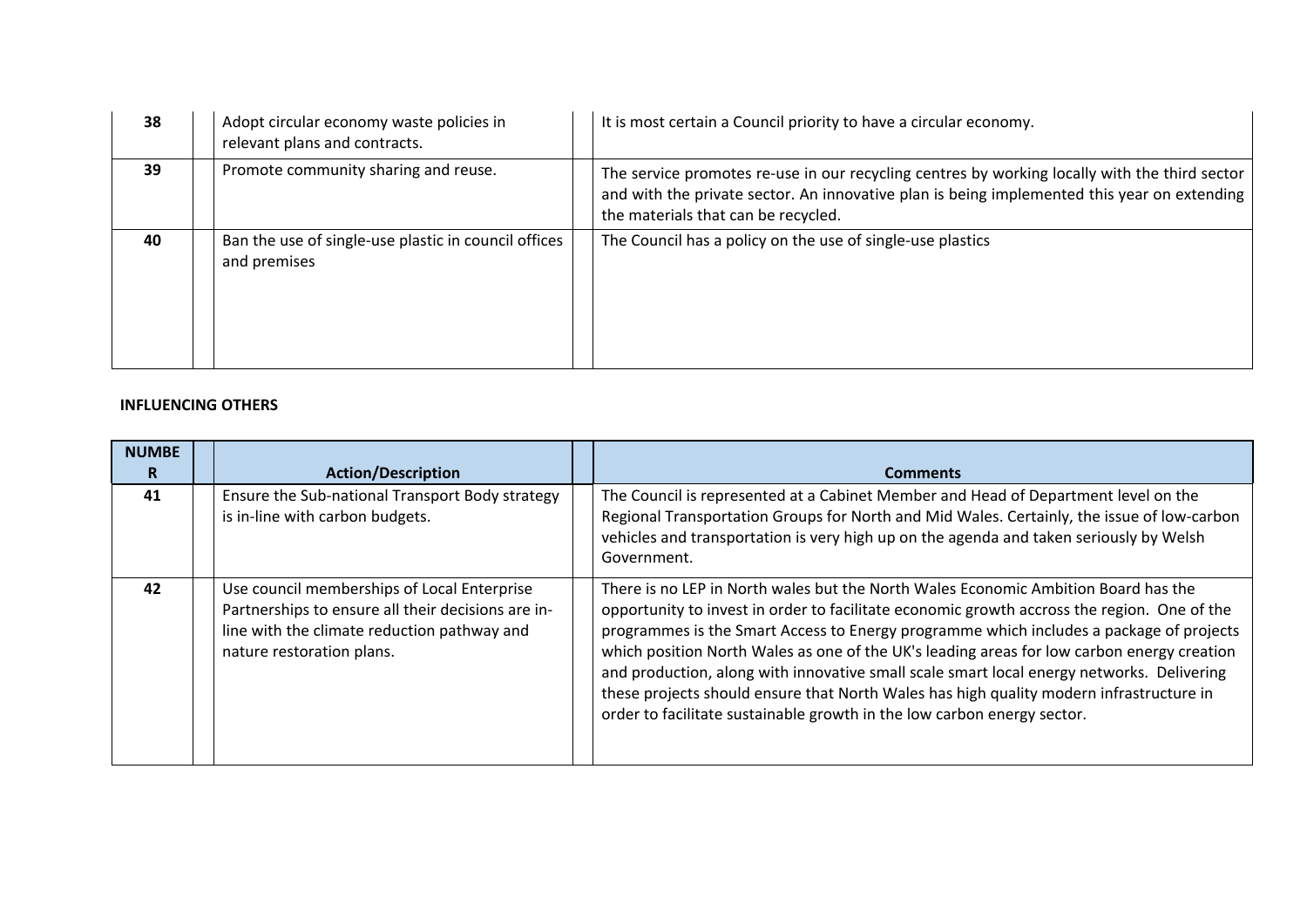| 43 | Provide particular support to SME businesses to<br>access funds and expertise for reducing carbon<br>pollution.                                                                                                                                   | We will need to investigate the opportunities that exist for financial aid. The County Council<br>has collaborated with businesses in Gwynedd to encourage less plastic as part of the 'Plastic-<br>free Towns' scheme. A positive response was received, e.g. from Bonta Deli and Palace<br>Street Pantri, to cut down on their plastic use. There is a new business on Castle Square, The<br>Sustainable Weigh, which is completely plastic-free and sustainable and sets a great<br>example to other businesses. |
|----|---------------------------------------------------------------------------------------------------------------------------------------------------------------------------------------------------------------------------------------------------|---------------------------------------------------------------------------------------------------------------------------------------------------------------------------------------------------------------------------------------------------------------------------------------------------------------------------------------------------------------------------------------------------------------------------------------------------------------------------------------------------------------------|
| 44 | Use influence with schools and others to ensure<br>that meals are delivered in accordance with the<br>official Eatwell Guide on healthy eating and the<br>majority of options on menus are healthy and<br>plant-based, with less and better meat. | Buying local is a matter of high priority for Gwynedd; reducing food miles is something to<br>encourage and having local and seasonal produce is seen as sensible and healthy. The<br>Council's Keeping Benefits Local plan tries to maximise the contracts that are awarded to<br>local companies by helping and encoraging them to tender for food and other contracts                                                                                                                                            |

#### **LAND USE**

| <b>NUMBE</b> |                                                                                                                                                                                                                                                                                                                          |                                                                                                                                                                                                                                                                                                                                                                                                                                                                                                                                                                                                                                                                                                                                                                                                         |
|--------------|--------------------------------------------------------------------------------------------------------------------------------------------------------------------------------------------------------------------------------------------------------------------------------------------------------------------------|---------------------------------------------------------------------------------------------------------------------------------------------------------------------------------------------------------------------------------------------------------------------------------------------------------------------------------------------------------------------------------------------------------------------------------------------------------------------------------------------------------------------------------------------------------------------------------------------------------------------------------------------------------------------------------------------------------------------------------------------------------------------------------------------------------|
| R            | <b>Action/Description</b>                                                                                                                                                                                                                                                                                                | <b>Comments</b>                                                                                                                                                                                                                                                                                                                                                                                                                                                                                                                                                                                                                                                                                                                                                                                         |
| 45           | Double tree cover on council-owned land,<br>update local planning strategies to double tree<br>cover across the Local Authority area, and<br>ensure existing trees are properly protected in<br>order to store carbon, support nature, improve<br>soils and water quality, and aid flood protection<br>and urban design. | The Council has prepared a Biodiversity Duty Plan which meets the duty to sustain<br>biodiversity and promote the resilience of ecosystems. Projects and work programmes are<br>being established and implemented in accordance with the principles of Natural Resources<br>Management and an ecosystems mindset.<br>The Tir a Môr Llŷn project is an example of such a scheme, which combines habitat<br>management, collaboration with landowners to reduce the pollution that reaches rivers and<br>ends up in the seas, piloting sustainable farming methods and improved access<br>opportunities. The project is innovative as it integrates the work on the land and on the sea,<br>thus it is possible to expand and strengthen partnership working across the Pen Llŷn a'r<br>Sarnau SAC. Link. |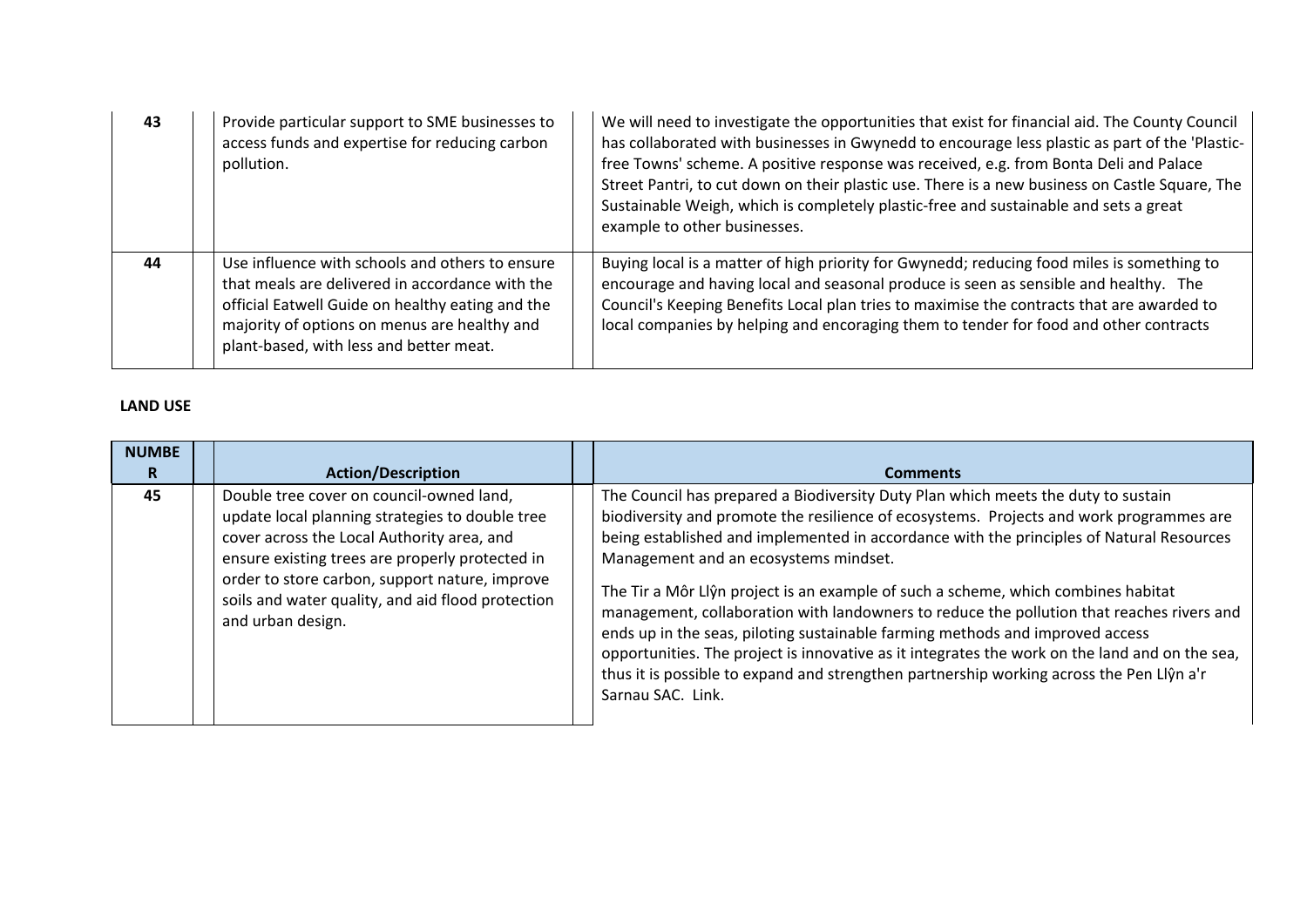|    |                                                                                         | The Council owns substantial lands, including woodlands and lands that have been identified<br>and designated as nature reserves and wildlife sites. Woodlands are important assets for<br>recreation but a lack of resources hinders effective management. Through the Planning<br>process and Tree Preservation Orders (link), the Council preserves trees and woodlands of<br>biodiversity and landscape value.<br>Recently, the Ash Dieback disease has spread to Gwynedd which will lead to the loss of a<br>large number of mature trees, thus having a detrimental impact on species and the<br>landscape's appearance. In 2020, the Council will prepare an Ash Dieback Action Plan (link)<br>in response to the challenge and to prepare for replanting and restoring habitats.                                                                                                                                                                                                                                                                                                                                                                                             |
|----|-----------------------------------------------------------------------------------------|--------------------------------------------------------------------------------------------------------------------------------------------------------------------------------------------------------------------------------------------------------------------------------------------------------------------------------------------------------------------------------------------------------------------------------------------------------------------------------------------------------------------------------------------------------------------------------------------------------------------------------------------------------------------------------------------------------------------------------------------------------------------------------------------------------------------------------------------------------------------------------------------------------------------------------------------------------------------------------------------------------------------------------------------------------------------------------------------------------------------------------------------------------------------------------------|
| 46 | Protect existing local green spaces, green belt<br>and locally designated nature sites. | Green spaces and lands designated as nature reserves and wildlife sites are ways to<br>reconnect people with nature and they are resources that contribute to the physical and<br>mental well-being of the County's residents. Nevertheless, it is a challenge to maintain and<br>manage them effectively in the current financial climate with greater emphasis being placed<br>on engaging with organisations within local communities to encourage them to take<br>"ownership" of the lands. The grant-funded Community Woodlands project has shown the<br>appreciation within communities of their natural assets, and the interest they have in caring<br>for them. See progress report.<br>The Llŷn Area of Outstanding Natural Beauty (AONB) designation enables the Council to take<br>steps to protect and maintain the quality of the landscape and environment and through the<br>Sustainable Development Fund, communities and local organisations receive support to<br>implement projects that are important to them. The Snowdonia National Park Authority<br>also has a key role to play in this respect of course as it covers a significant part of the<br>county. |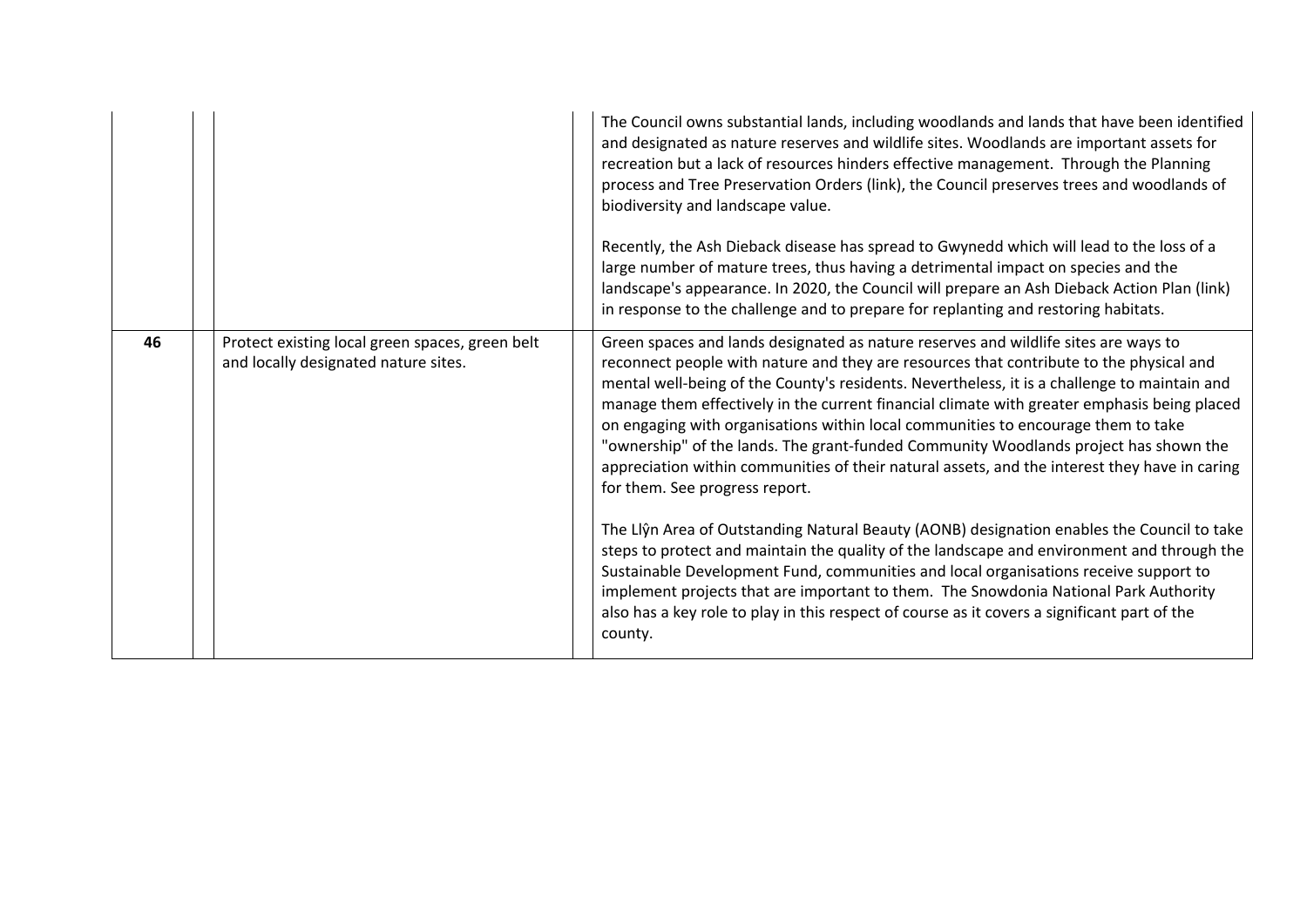| 47 | Manage council-owned land and road verges to<br>increase biodiversity and drawdown carbon<br>pollution, including through reduced pesticide<br>use and increased planting of wildflowers.         | In terms of managing our own lands, cutting grass verges is work that needs to be done in<br>order to ensure safety; however, this has been adapted to ensure that biodiversity is<br>protected so far as reasonably possible. In 2020 the Council will start to adapt their cutting<br>programmes in order to promote biodiversity and wild flowers at the side of our county<br>roads. WE are also developing an exciting project in partnership with the Community<br>Gardens and Farms Charity which will facilitate communities' ability to grow indigenous wild<br>flowers to be planted on our road verges (subject to a succesful grant application) |
|----|---------------------------------------------------------------------------------------------------------------------------------------------------------------------------------------------------|--------------------------------------------------------------------------------------------------------------------------------------------------------------------------------------------------------------------------------------------------------------------------------------------------------------------------------------------------------------------------------------------------------------------------------------------------------------------------------------------------------------------------------------------------------------------------------------------------------------------------------------------------------------|
| 48 | Develop new quality green spaces in areas<br>where they don't exist, particularly in<br>neighbourhoods where people are particularly<br>vulnerable to heatwaves and/or are deprived of<br>nature. | Grants become available occasionally to create green spaces, and Gwynedd Council does<br>indeed take advantage of these. Of course, these spaces also need to be maintained and a<br>resource is needed to do it, and this issue would be addressed when applying for the grants<br>in question.                                                                                                                                                                                                                                                                                                                                                             |
| 49 | Produce a nature and ecosystem restoration<br>plan to reverse and restore habitats and species<br>and ecosystem quality and function.                                                             | There is a need to protect the landscape of Gwynedd and its special environment. Our eco-<br>systems are facing substantial challenges, not only from the climate, but also due to disease.<br>One disease that currently exists is Ash Dieback.                                                                                                                                                                                                                                                                                                                                                                                                             |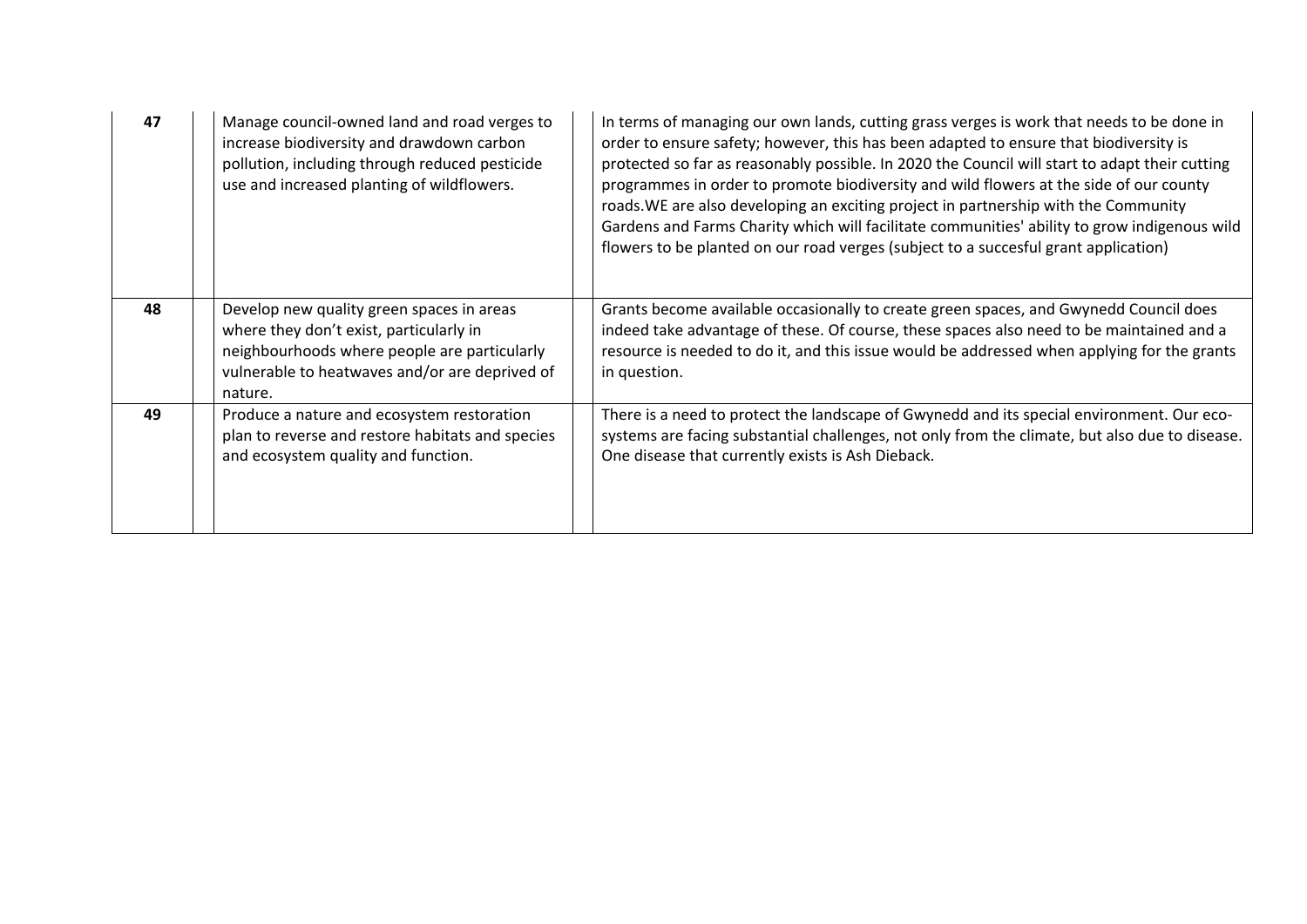#### **CAMPAIGNING**

| <b>NUMBE</b> |                                                                                                                                                                                                                                                                                                                                                                 |                                                                                                                                                                                                                                                                                                                                                                                                                                                                                                                                                                                                                                                                                                                                                        |
|--------------|-----------------------------------------------------------------------------------------------------------------------------------------------------------------------------------------------------------------------------------------------------------------------------------------------------------------------------------------------------------------|--------------------------------------------------------------------------------------------------------------------------------------------------------------------------------------------------------------------------------------------------------------------------------------------------------------------------------------------------------------------------------------------------------------------------------------------------------------------------------------------------------------------------------------------------------------------------------------------------------------------------------------------------------------------------------------------------------------------------------------------------------|
| R            | <b>Action/Description</b>                                                                                                                                                                                                                                                                                                                                       | <b>Comments</b>                                                                                                                                                                                                                                                                                                                                                                                                                                                                                                                                                                                                                                                                                                                                        |
| 50           | Work with other local authorities and allies to<br>secure more regulatory powers, fundraising<br>powers and finance to deliver on our aspirations<br>(for example, as those identified by Friends of<br>the Earth), and join forces with others to push<br>for a national climate action plan that is<br>commensurate with the climate and nature<br>emergency. | Gwynedd Council works with many other bodies to ensure that we care for and protect our<br>important environment, and attempt to reduce the impact on climate change. As a member<br>of the Gwynedd and Anglesey Public Sector Board we have established a Climate Change<br>Sub Group to assess whether there are things which we could as public sector bodies do<br>better together and we will also try and influence projects being undertaken at a regional<br>level through our membership of the North Wales Economic Ambition Board and the North<br>Wales Leadership Group. We will continue to do so democratically and will continue to seek<br>resources to ensure that we are able to act alongside others to reach this important goal. |